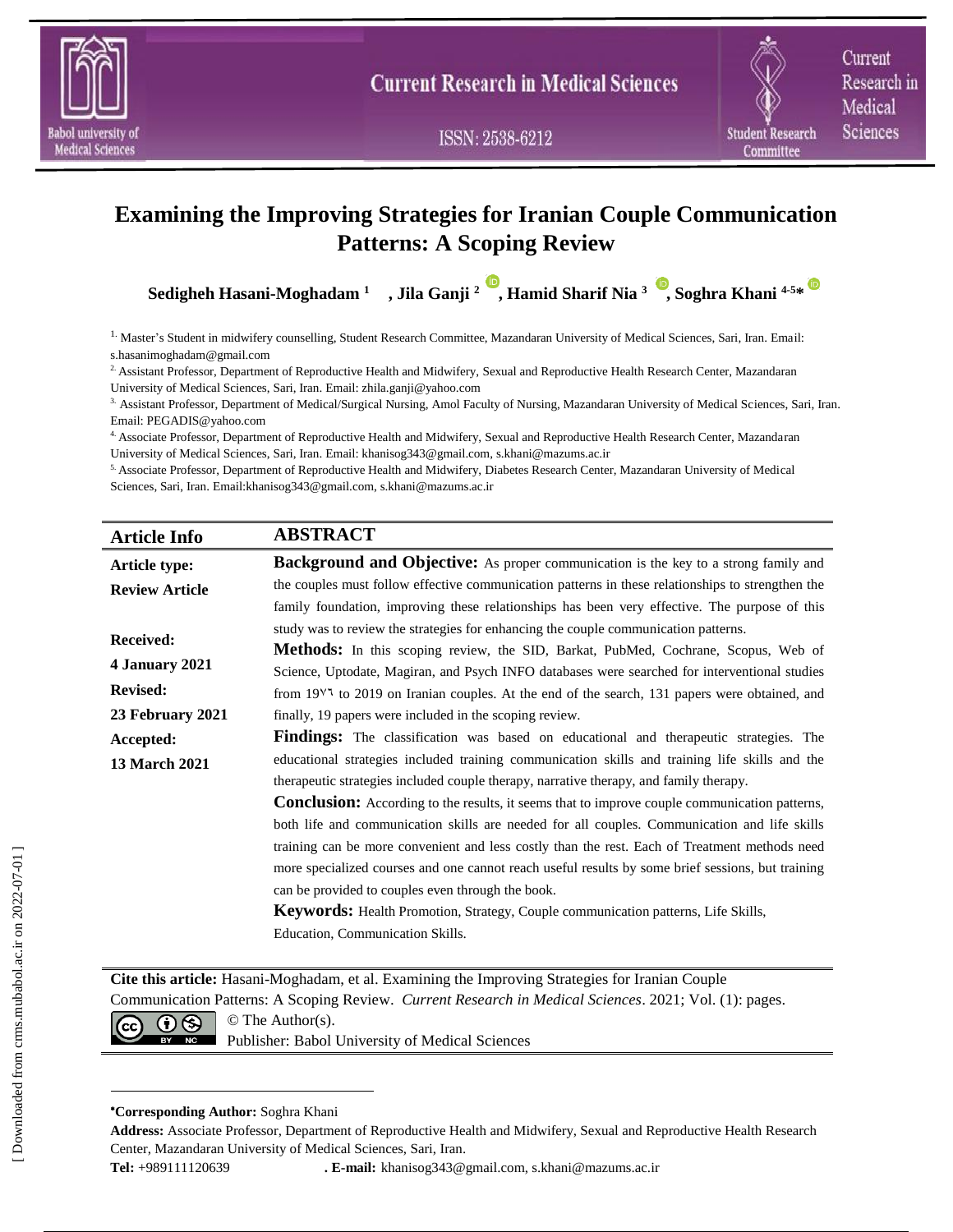## **Introduction**

The couples' relationship is among the most complex human relationships, and none of the human relations has wide and diverse aspects like that of the couples. Human communications cover one aspect of life; however, couples' relationships simultaneously have all the aspects of life, such as biological, economic, emotional, and psychosocial aspects. Overall, the marriage needs to establish an effective and efficient communication (1). The communication enables the husband and wife to discuss, exchange ideas, and beware of each other's needs. Couples' relationships actually happen to satisfy all levels of needs; thus, the most common problem of the dissatisfied couples is the failure to establish communication (2). When family members use effective communication patterns, they have a clear understanding of the transfer, content, and the intention of every message, they meet the psychological needs of each other and continue to communicate and participate in the community (3).

Communication channels are seen so often in a family and are called communication patterns, and the set of these patterns forms the family communication network (4). The communicative patterns are highly important and are reported as the cornerstone of the general well-being of the family. Thus, disturbing communication patterns have a significant effect on the mental health of couples (5). Awareness of the couples of various types of communication patterns can help satisfy their marital life (6). Currently, several theoretical perspectives try to determine and resolve marital conflicts with different approaches. As proper communication is the key to a strong family, and the couples must follow effective communication patterns in these relationships to strengthen the family foundation, and improving these relationships has been very effective. As no Iranian study was found to examine the different strategies, by which couples' communication patterns were promoted, the purpose of this study was to review the strategies for improving communication patterns among couples.

## **Methods**

In this scoping review, loyalty in translating texts, avoiding plagiarism, and respect for intellectual property or copyright, were observed. The study was conducted in five following stages: designing a research question, searching and extracting research-related studies, selecting relevant studies, summarizing information and data, and reporting its results.

## *Designing a research question*

What are the strategies for improving couples' communication patterns?

## *Search strategy:*

For this scoping review, data were collected using the SID, Barakat, PubMed, Cochrane, Scopus, Web of Science, Uptodate, Magiran, and PsycInfo databases from 1976 to 2019. The keywords were health promotion, strategy, couple communication patterns, life skills, education, and communication skills. The inclusion criterion was all interventional studies conducted in Iran reporting the methods to improve couples' communication patterns and the exclusion criteria were studies that were not conducted in Iran and those that their full texts were not available.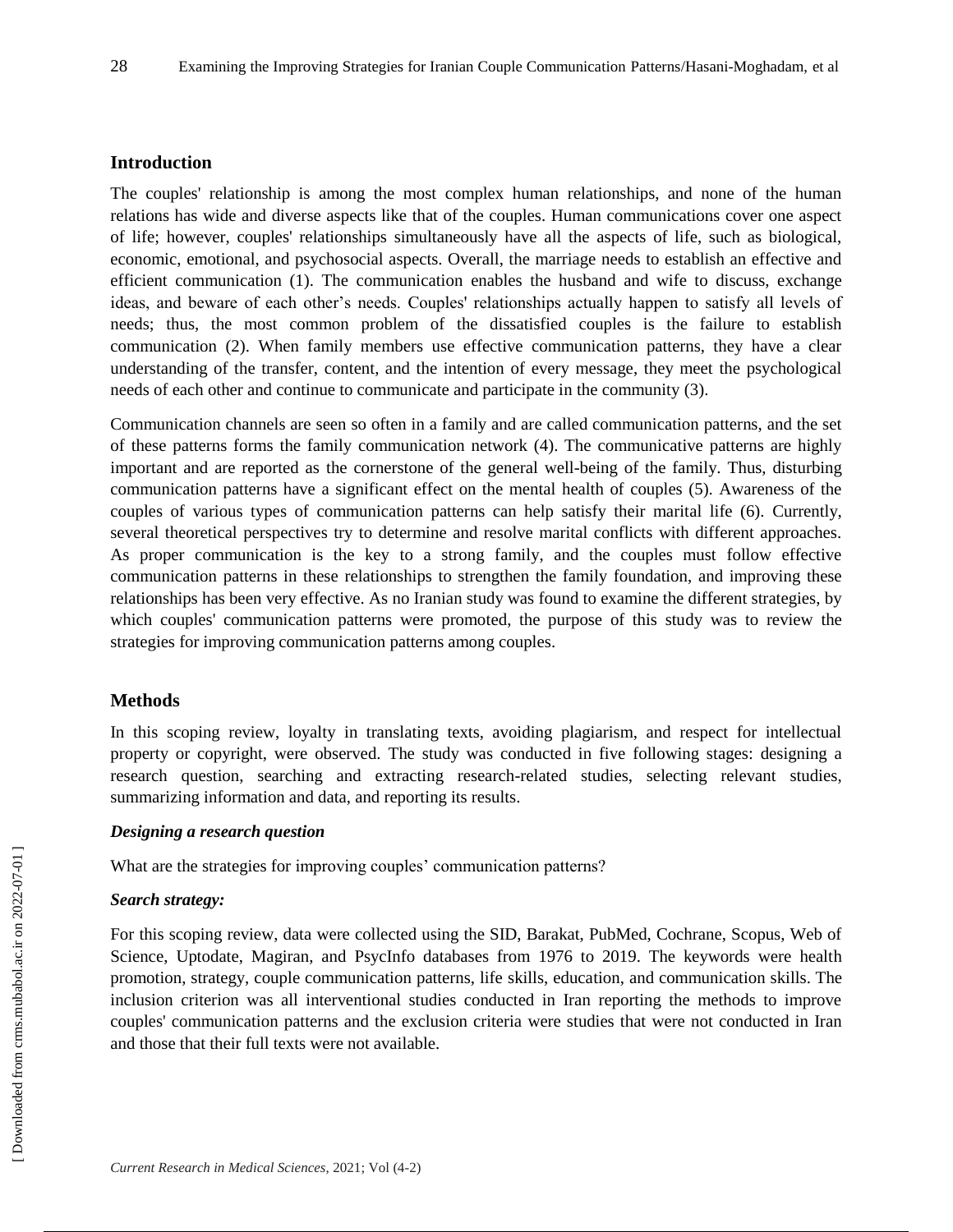#### *Extracting articles according to the inclusion criteria*

In this review, initially, a list of titles and abstracts of all the papers was developed by two researchers and designed to determine and select relevant topics. Then, the relevant papers entered the research process independently. In the end, 131 papers were obtained, and finally, 19 papers were included in the scoping review (Figure 1).



**Figure 1: Flowchart of articles enrolled in the study**

#### **Results**

A review of the studies showed that strategies to promote couples' communication patterns included educational and therapeutic strategies. The educational strategies included training communication skills and training life skills, and the therapeutic strategies included couple therapy, narrative therapy, and family therapy.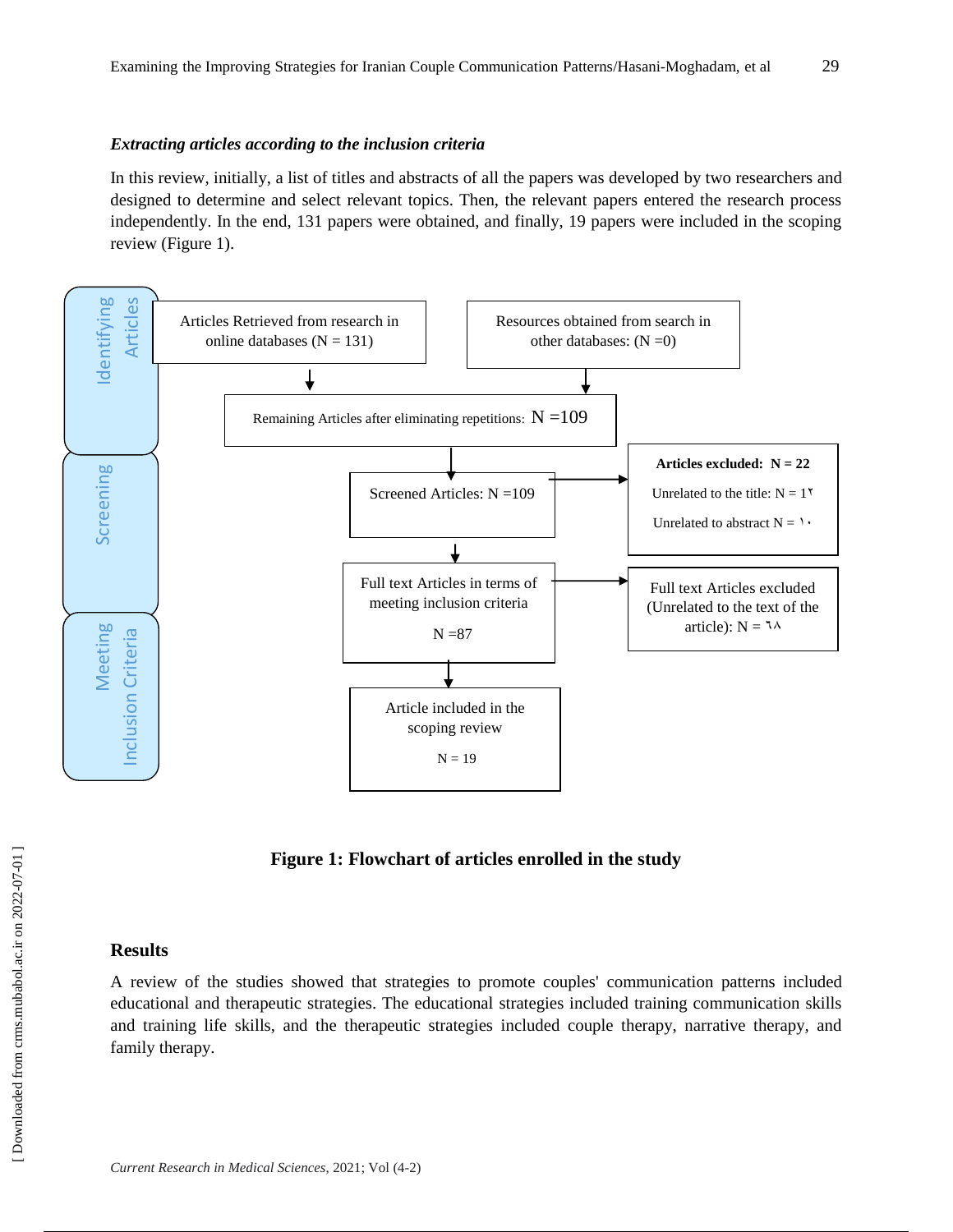**Educational Strategy:** the educational strategies were training communication skills and life skills. Table 1 indicates the characteristics of the studies on strategies to improve couple communication patterns.

**Teaching life and communication skills:** In this review, six studies had used and reported this strategy (7-12). Communication skills are the skills, through which individuals can engage in the interpersonal interactions and processes - the process where the individuals divide information, thoughts, and feelings through verbal and non-verbal communication (7, 10, 13). These skills are the following sub-skills that shape the base of communication skills:

**Understanding verbal and nonverbal messages:** It is the ability to receive and send clear communication messages known as message comprehension skills. As the understanding of the couple mutual messages increases, misunderstandings are reduced. The correct interpretation of each other's words can reduce the speed of the spontaneous response to the spouse and increase the communication quality of the spouse (14).

**Organizing emotions:** The opposing side needs to control the emotion or excitement of the other party in most cases. Sometimes, it is necessary to express emotions and sometimes, controlling them increases marital satisfaction. Controlling emotions and feelings is effective in improving couples' communication and can prevent other resulted problems (14).

Listening: Listening is the learned and complex process of sensing, interpreting, evaluating, storing, and answering oral messages. Effective listening is an activity that assists the speaker to transfer his meaning and eliminates the defensive state of the speaker. When couples listen to each other's words and hints, it creates conditions for respect for their interests and also can have a positive effect on establishing true couples' relationships (14).

**Insight towards the communication process:** The ability to understand how to affect social relationships and others is another communication skill. The proper understanding of establishing the right relationship in the right conditions throughout life can be very effective in improving couples' communication (14).

**Decisiveness in communication:** this skill refers to the courage to the extent that one can express questions and ambiguities regardless of the emotional response of others (14). These skills are so important and their failure can be accompanied by feelings of loneliness, depression, low self-esteem, and lack of academic and professional success (10, 13). This psychological-training method reduced anxiety, increased adaptability, increased satisfaction, and marital intimacy (11, 15).

*Therapeutic approaches:* In this review, 13 studies had used and reported this strategy (16-28).

**Couples therapy:** Couples therapy is a method to solve problems and conflicts that a couple alone cannot effectively manage (17).

**Cognitive-behavioral couple therapy:** It is the combination of behavioral and cognitive factors in the treatment of couples with marital problems, which can start with functional evaluation of coupled problems and dependent behaviors that support it. In this type of therapy, initiation of thoughts is not emphasized, but when it stresses the behavior, the main purpose of the intervention is targeting behaviors. In this type of psychotherapy, behavioral therapies, such as behavioral changes, teaching how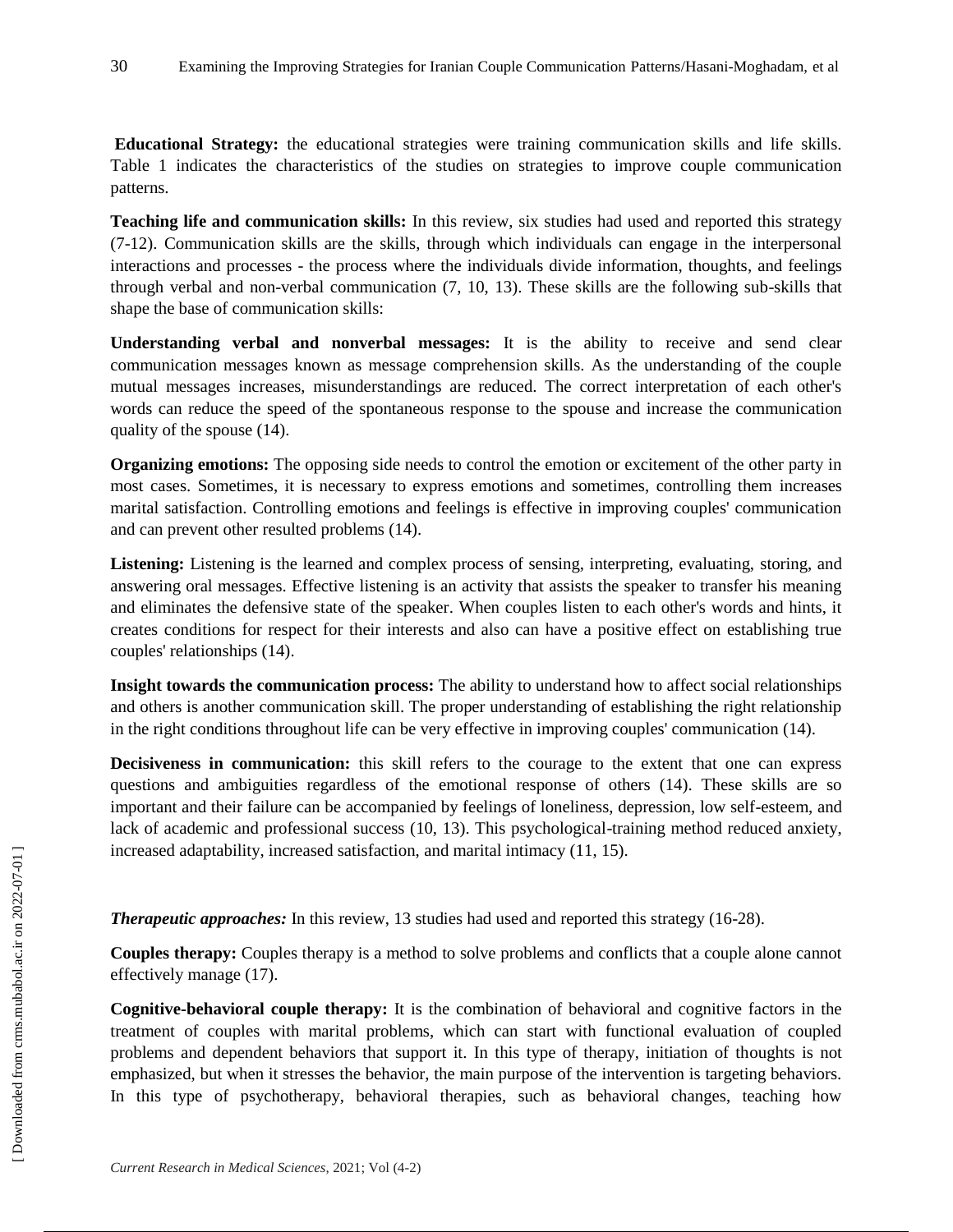communication training and problem-solving education are used, and the interactive recognition of couples are emphasized. Using cognitive-behavioral couple therapy principles, couples can prevent unnecessary judgments and eliminate distorted images. Moreover, the couple can break the misunderstandings circle that leads to frustration and disappointment in their marital lives with more accurate and logical consequences (18, 19, 29).

**Emotion-focused couple therapy:** Given the major role of emotions in attachment theory, this treatment stresses the significant role of emotions and emotional connections in organizing communication patterns and considers emotions a factor to change. Hence, the problems of these couples are not simply due to the lack of communication skills, but due to the resolution of their initial experiences of attachment (16, 30). Thus, the purpose of this approach is to help couples identify and express the needs and the main concerns of each other's attachment. Thus, the couples' attachment insecurities reduce, and a secure attachment is developed between them (18, 20, 31).

**Solution-oriented approach:** This approach is one of the most popular approaches, which is characterized by emphasizing on non-pathologic attitudes toward people, the limitation of therapeutic sessions, the practical nature, and using techniques easy to learn (22, 32). The origins of this approach are followed by a short-term therapeutic model by several psycho-dynamic theorists, such as Siffenos, Mahan, and Duanlo. This approach avoids focusing on problems and exclusively stresses the solutions. The therapy approach states that clients have the necessary merits and creativity they need to make changes themselves. This approach puts great stress on the customer's resources. In this approach, the emphasis is on the view, by which people can find solutions to enhance their lives, but they have lost the ability to find such capabilities (22, 33).

**Integrative couple therapy:** Integrative couple therapy is based on cognitive-behavioral theory, forgiveness theory in interpersonal relationships, insight theory, and damage-response theory to assist couples who face divorce (16, 34). According to this integrative therapy, betrayal is defined as a negative and harmful incident that undermines the basic beliefs of the spouses about their relationship, their spouse, and themselves (16, 19, 35).

**Narrative therapy:** Narrative therapy is an approach that considers the formation of problems because of the difficult narratives of individuals, in which narration and story are used (25). Couple narrative therapy believes that people define their lives and experiences through traditions. The presence of narratives along with problems can cause more problems, and psychological changes and problem-solving are possible through changing the narratives. The narrative couple therapy tries to find narratives that shape the relationship between couples. Moreover, it tries to ease the process of participatory rewriting of their problematic narratives (23, 36).

**Transactional analysis:** The greatest ability of the transactional analysis is providing models for both intrapsychic and interpersonal behaviors, a fact largely related to its roots in thinking of the subject relations (37). At the center of this is the issue of living conditions, which is central to the conceptualization of the intrapsychic of both itself and interpersonal processes (22, 38).

**Family Therapy:** The main idea of family therapy is that a person's illness symptoms will be more recognizable when assessed in the context of family interactive patterns. Structural family therapy requires changes to the organization or structure of the family before treatment and relieving the symptoms. Family structure is an invisible set of special roles, through which family members are related to each other. In this approach, the emphasis is on the family as a whole and the interactions between its subsystems. The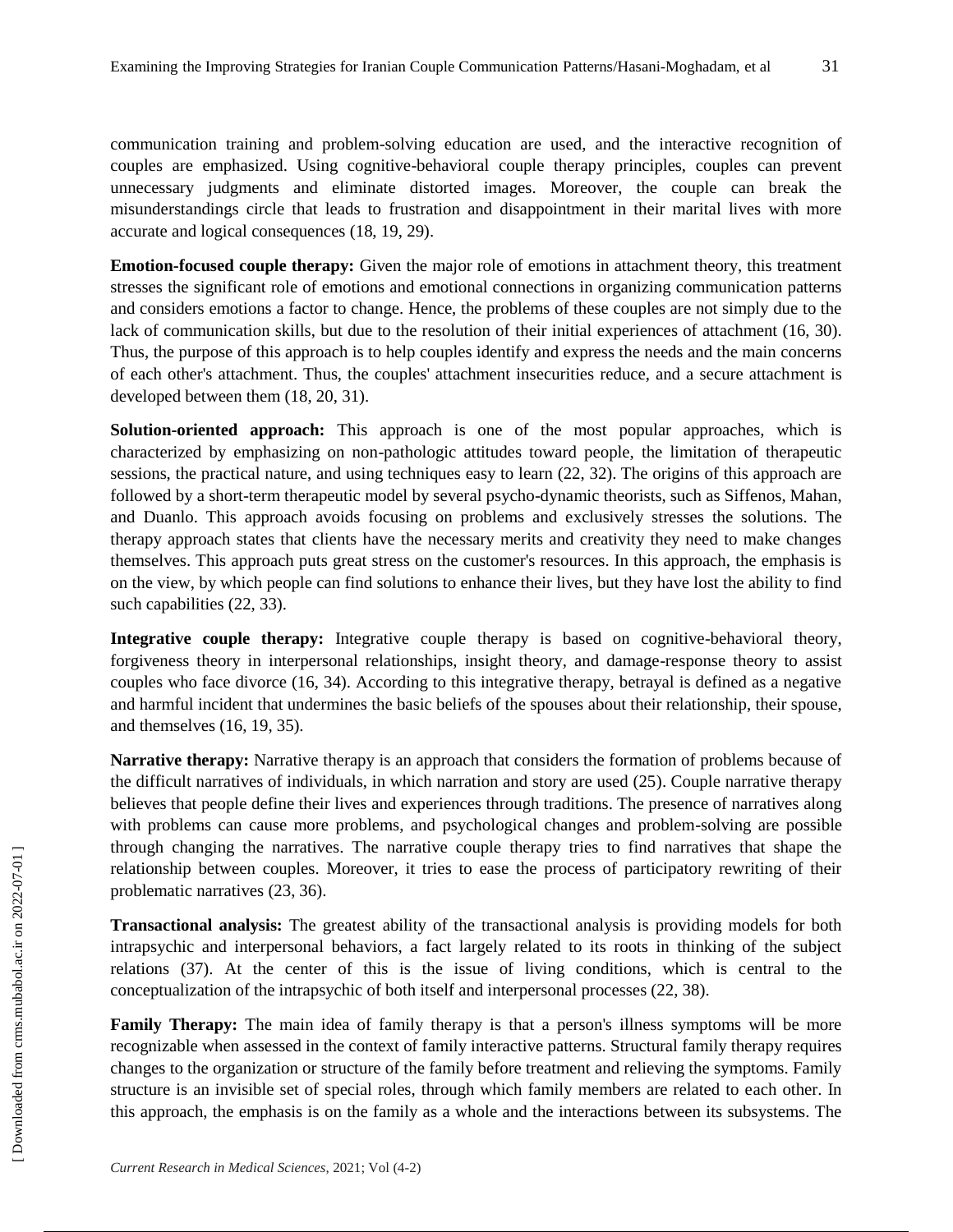most important criterion for the healthy functioning of subsystems is clear boundaries based on the roles, rules, and power (26, 28). The process of family therapy reveals recurring and predictable communication patterns and how these patterns influence the case's behavior. One of the basic assumptions of the structural family therapy is that couples' problems indicate problems in the family interaction patterns; thus, in the treatment of couples' problems, a particular emphasis is placed on changing the patterns of interaction (27, 28).

# **Table 1: Characteristics of studies about Improving Strategies for Couple**

# **Communication Patterns**

| Type of             | Author/       | <b>Title</b>               | <b>Study type</b> | participants      | <b>Sampling method</b> | 1- Type of           | <b>Results</b>                |
|---------------------|---------------|----------------------------|-------------------|-------------------|------------------------|----------------------|-------------------------------|
| strategy            | Year          |                            |                   |                   |                        | intervention         |                               |
|                     |               |                            |                   |                   |                        | 2-Duration of        |                               |
|                     |               |                            |                   |                   |                        | intervention         |                               |
|                     |               |                            |                   |                   |                        | 3-follow-up          |                               |
| <b>Education</b> of | Deylami et    | Improving the              | Interventional    | 72 couples        | Screening method       | 1: Guttmann's        | Guttmann's<br>educational     |
| communication       | al/2017       | communication              |                   | 1:36 couples      |                        | therapeutic -        | intervention                  |
| skills and life     | (7)           |                            |                   | $2:36$ couples    |                        |                      | therapeutic                   |
|                     |               | patterns of Iranian        |                   |                   |                        | training             | increases<br>the<br>couple's  |
| skills              |               | couples through            |                   | 3: - (32.5 years) |                        | intervention.        | constructive communication    |
|                     |               | Guttmann's                 |                   | $4: -$            |                        | 2: 8 sessions.       | patterns and reduces the      |
|                     |               | educational                |                   |                   |                        | 3: 1 year after      | demand/<br>withdrawal         |
|                     |               | therapeutic                |                   |                   |                        | training.            | couple's<br>communication     |
|                     |               | intervention               |                   |                   |                        |                      | patterns.                     |
|                     | Kimiaee<br>et | The effectiveness of       | Interventional    | 57 couples        | Random                 | <b>PAIRS</b><br>1:   | The results<br>showed that    |
|                     | al./2015      | marital<br>counseling      |                   | 1:28 couples      |                        | intervention.        | (couple) approach has a       |
|                     | (8)           | based on the practical     |                   | 2:29 couples      |                        | 2: 10 sessions.      | positive effect on improving  |
|                     |               | application pattern of     |                   | $3: -$            |                        | 3: post-test just    | the family function of the    |
|                     |               | sincere                    |                   | $4: -$            |                        | after the training   | couples<br>and<br>improving   |
|                     |               | communication skills       |                   |                   |                        |                      | communication<br>patterns     |
|                     |               | on improving family        |                   |                   |                        |                      | between them.                 |
|                     |               | performance<br>in          |                   |                   |                        |                      |                               |
|                     |               | incompatible couples       |                   |                   |                        |                      |                               |
|                     | Amini         | Comparison of the          | Interventional    | 45 couples        | Random                 | life<br>skills<br>1: | results<br>showed that<br>The |
|                     | khooee<br>et  | effectiveness of two       |                   | $1: -$            |                        | training and imago   | both methods of life skills   |
|                     | al/2014 (9)   | life skills education      |                   | $2:45$ couples in |                        | therapy              | education<br>and<br>amateur   |
|                     |               | and immunotherapy          |                   | 2 groups          |                        | 10<br>sessions<br>2: | therapy were effective in     |
|                     |               | approaches in<br>the       |                   | $3: -$            |                        | (once a week) (a     | the<br>improving<br>younger   |
|                     |               | improvement<br>of          |                   | $4: -$            |                        | group for<br>life    | Couple<br>Communication       |
|                     |               | <b>CCPs</b><br>young<br>in |                   |                   |                        | skills training and  | Patterns. Comparing the two   |
|                     |               | <b>Bushehr</b>             |                   |                   |                        | a group for imago    | methods; life skills training |
|                     |               |                            |                   |                   |                        | therapy)             | had a better effect on        |
|                     |               |                            |                   |                   |                        | 3: post-test         | Couple<br>Communication       |
|                     |               |                            |                   |                   |                        |                      | Patterns improvement.         |
|                     | Abbasi et al/ | The effectiveness of       | Interventional    | 20 couples        | random                 | training<br>1:       | According to the results of   |
|                     | 2014 (10)     | group training the         |                   | $1:10$ couples    |                        | intimacy             | the study, group learning of  |
|                     |               | practical application      |                   | 2:10 couples      |                        | communication        | the couples program can be    |
|                     |               | sincere<br>of              |                   | 3:the             |                        | skills               | in<br>modifying<br>effective  |
|                     |               | communication skills       |                   | experimental      |                        | 2: eight 90-minute   | communication patterns.       |
|                     |               | communication<br>on        |                   | group was 27      |                        | sessions             |                               |
|                     |               | patterns couples on        |                   | and $26.2$ and    |                        | 3: pre-test and      |                               |
|                     |               | the verge of marriage      |                   | the<br>control    |                        | post-test just after |                               |
|                     |               |                            |                   | group was 23.7    |                        | the intervention     |                               |
|                     |               |                            |                   | and 23.8          |                        |                      |                               |
|                     |               |                            |                   | $4: -$            |                        |                      |                               |
|                     | Gholamzadeh   | The effectiveness of       | Interventional    | 30 couples        | Convenient             | 1:<br>training       | The<br>results<br>of<br>the   |
|                     | et al/ 2009   | communication skills       |                   | $1:15$ couples    |                        | communication        | comparison of the scores of   |
|                     | (11)          | training on affective      |                   | $2:15$ couples    |                        | skills               | the subjects with the family  |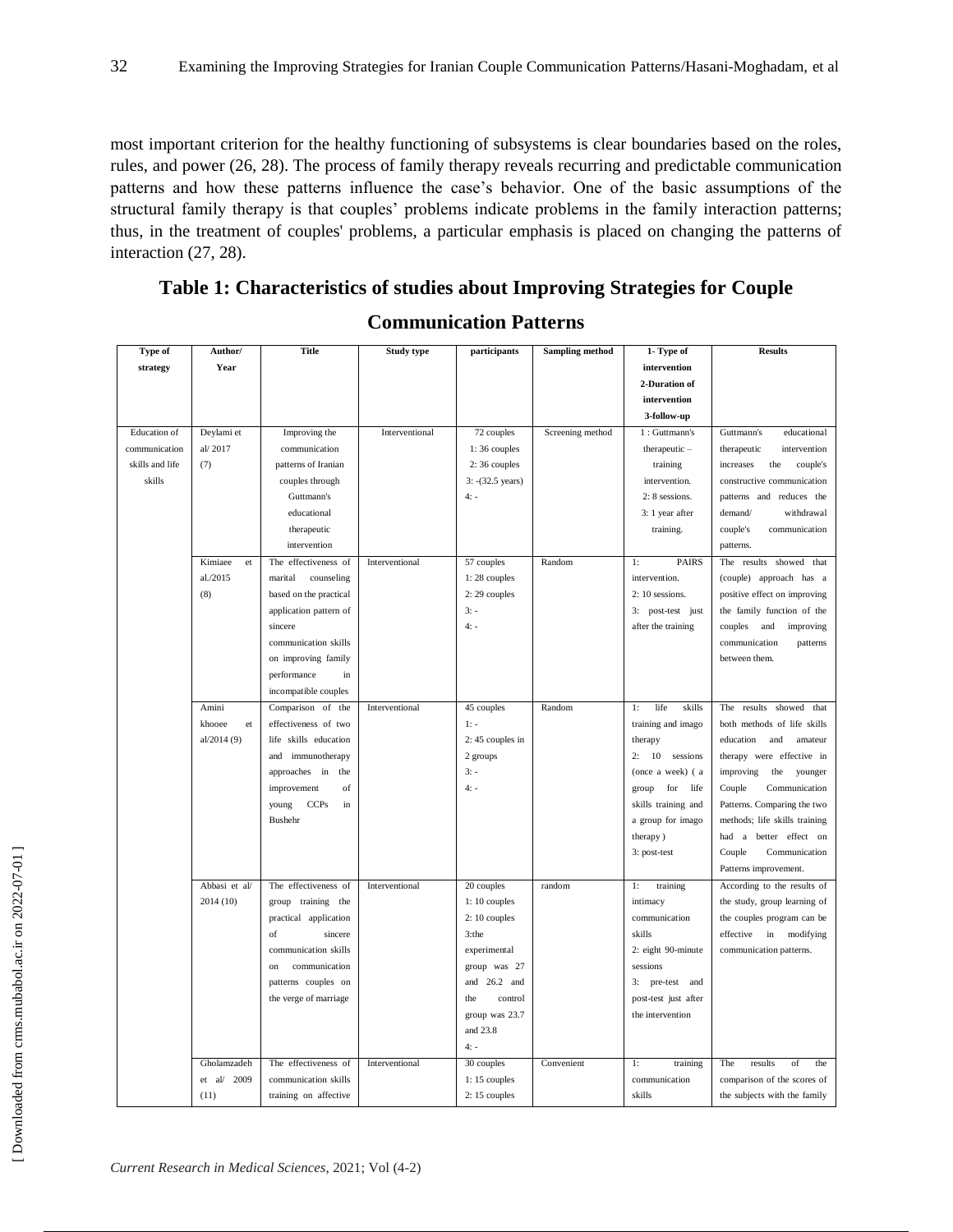|                 |                 | companionship<br>and   |                  | 20 to 30<br>3:    |            | 2:<br>$90 -$<br>seven | in this study showed<br>test   |
|-----------------|-----------------|------------------------|------------------|-------------------|------------|-----------------------|--------------------------------|
|                 |                 | couples' relationships |                  | years             |            | sessions<br>minute    | that communication skills      |
|                 |                 |                        |                  |                   |            |                       |                                |
|                 |                 |                        |                  | $4: -$            |            | (once a week)         | training<br>the<br>increase    |
|                 |                 |                        |                  |                   |            | 3: post-test just     | association and emotional      |
|                 |                 |                        |                  |                   |            | after the training    | coordination<br>in<br>the      |
|                 |                 |                        |                  |                   |            |                       | experimental group.            |
|                 | Khojaste        | The<br>effect<br>of    | Interventional   | 48 couples        | Random     | 1:<br>training        | The results showed that        |
|                 | Mehr et al/     | communication skills   |                  | 1:24 couples      |            | communication         | communication<br>skills        |
|                 | 2008 (12)       | training<br>on         |                  | $2:24$ couples    |            | skills                | training<br>increases<br>the   |
|                 |                 | communication          |                  | $3: -$            |            | 2: not mentioned      | positive sensitivity of the    |
|                 |                 |                        |                  |                   |            |                       |                                |
|                 |                 | patterns and positive  |                  | $4: -$            |            | 3: post-test          | spouse,<br>improves<br>the     |
|                 |                 | emotions on spouses    |                  |                   |            |                       | constructive mutual model      |
|                 |                 | in couples in Ahvaz    |                  |                   |            |                       | and reduces the expectation    |
|                 |                 |                        |                  |                   |            |                       | withdrawal                     |
|                 |                 |                        |                  |                   |            |                       | communication pattern and      |
|                 |                 |                        |                  |                   |            |                       | mutual<br>avoidance<br>the     |
|                 |                 |                        |                  |                   |            |                       | communication model.           |
| Couples         | Aryanfar<br>et  | Comparison of<br>the   | Quasi-experiment | 24 couples        | Convenient | 1:<br>emotion-        | The<br>results<br>show<br>that |
| therapy and its | al/2016         | effectiveness<br>of    |                  | 1:8 couples       |            | focused               | unified therapy couples and    |
|                 | (16)            | integrated<br>therapy  |                  | 2:16 couples      |            | integrative couple    | excitement therapy couples     |
| types           |                 |                        |                  |                   |            |                       |                                |
|                 |                 | and thriller circuit   |                  | $3: -$            |            | therapy               | can affect marital intimacy.   |
|                 |                 | therapy on couples     |                  | $4: -$            |            | 2: eight 1-hour       | In addition, in terms of       |
|                 |                 | couples<br>intimacy    |                  |                   |            | sessions (once a      | emotional<br>and               |
|                 |                 | affected by spouse's   |                  |                   |            | week)                 | communicative effects, the     |
|                 |                 | betrayal               |                  |                   |            | 3: post-test just     | effects<br>of<br>therapeutic   |
|                 |                 |                        |                  |                   |            | after the training    | excitement therapy couples     |
|                 |                 |                        |                  |                   |            |                       | are more than integrated       |
|                 |                 |                        |                  |                   |            |                       | therapy couples.               |
|                 | Behradfar<br>et | Comparative<br>Study   | Interventional   | 18 couples        | Random     | 1:<br>training        | The results of this study      |
|                 | al/2016         | of the effectiveness   |                  | $1: -$            |            | emotion-focused       | showed that in the post-test,  |
|                 | (17)            | of emotional-couple    |                  | $2: 9$ couples in |            | integrative couple    | narrative<br>therapeutic       |
|                 |                 |                        |                  |                   |            |                       |                                |
|                 |                 | therapy and couples    |                  | Narrative         |            | therapy<br>and        | couples approach resulted in   |
|                 |                 | narrative therapy on   |                  | Couple            |            | narrative<br>couple   | significant improvement in     |
|                 |                 | marital quality and    |                  | Therapy and 9     |            | therapy.              | marital<br>quality<br>and      |
|                 |                 | emotional, cognitive   |                  | couples<br>in     |            | 2: 8-12 ninety-       | behavioral disturbances and    |
|                 |                 | behavioral<br>and      |                  | Emotionally-      |            | minute sessions.      | emotional-focused<br>couple    |
|                 |                 | functions<br>of        |                  | Focused           |            | 3: post-test and      | therapy improved marital       |
|                 |                 | distressed coupled     |                  | Couple            |            | three months after    | quality,<br>emotional<br>and   |
|                 |                 |                        |                  | Therapy           |            | training              | cognitive<br>impairment.       |
|                 |                 |                        |                  | $3: -$            |            |                       | Significant effect of couple   |
|                 |                 |                        |                  | $4: -$            |            |                       | narrative therapy in the       |
|                 |                 |                        |                  |                   |            |                       | follow-up phase was not        |
|                 |                 |                        |                  |                   |            |                       |                                |
|                 |                 |                        |                  |                   |            |                       | significant, but recovery in   |
|                 |                 |                        |                  |                   |            |                       | the emotion-focused couple     |
|                 |                 |                        |                  |                   |            |                       | therapeutic group was still    |
|                 |                 |                        |                  |                   |            |                       | significantly (except for      |
|                 |                 |                        |                  |                   |            |                       | avoidance attachment), and     |
|                 |                 |                        |                  |                   |            |                       | this approach significantly    |
|                 |                 |                        |                  |                   |            |                       | improved the behavioral        |
|                 |                 |                        |                  |                   |            |                       | abnormalities of this stage.   |
|                 |                 |                        |                  |                   |            |                       | There was a significant        |
|                 |                 |                        |                  |                   |            |                       | difference between the two     |
|                 |                 |                        |                  |                   |            |                       | groups in the post-test and    |
|                 |                 |                        |                  |                   |            |                       | follow up phases of the        |
|                 |                 |                        |                  |                   |            |                       | emotional-focused couple       |
|                 |                 |                        |                  |                   |            |                       | therapy group, but there was   |
|                 |                 |                        |                  |                   |            |                       |                                |
|                 |                 |                        |                  |                   |            |                       | significant difference<br>no   |
|                 |                 |                        |                  |                   |            |                       | between the two groups in      |
|                 |                 |                        |                  |                   |            |                       | this regard.                   |
|                 |                 |                        |                  |                   |            |                       |                                |
|                 | Shahadat        | The effect of couples  | Interventional   | 12 couples        | random     | cognitive-<br>1:      | The results showed that        |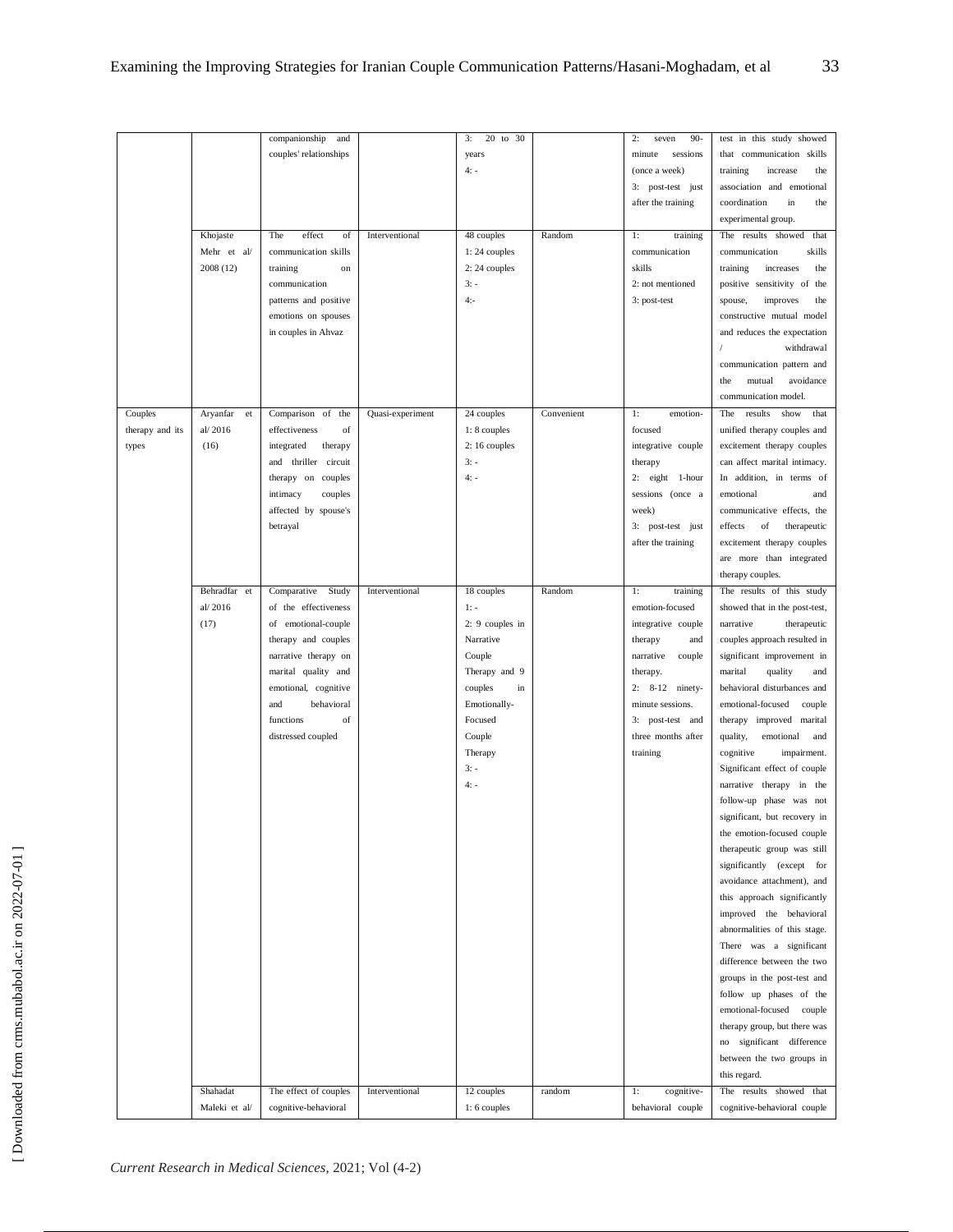|               | 2015           | therapy on CCPs       |                         | 2: 6 couples     |                     | therapy              | therapy are<br>effective in      |
|---------------|----------------|-----------------------|-------------------------|------------------|---------------------|----------------------|----------------------------------|
|               |                |                       |                         |                  |                     |                      |                                  |
|               | (18)           |                       |                         | $3: -$           |                     | 2: 8 ninety-minute   | improving<br>Couple              |
|               |                |                       |                         | $4: -$           |                     | sessions             | Communication Patterns.          |
|               |                |                       |                         |                  |                     | 3: post-test just    |                                  |
|               |                |                       |                         |                  |                     | after training       |                                  |
|               | Rajabi et al/  | Examining<br>the      | Quasi-experiment        | 32 couples       | Multi-stage cluster | 1: couple therapy    | Explaining the results based     |
|               | 2013           |                       |                         |                  |                     |                      | theoretical                      |
|               |                | efficacy of treatment |                         | 1:16 couples     | sampling            | behavioral<br>and    | the<br>on                        |
|               | (19)           | based on acceptance   |                         | $2:16$ couples   |                     | training.<br>therapy | foundations of therapeutic       |
|               |                | and commitment and    |                         | 3: 19 to 25      |                     | 10 sessions,<br>2:   | efficacy, suggested that         |
|               |                | behavioral<br>coupled |                         | years            |                     | twice a week, 75     | adherence-based behavioral       |
|               |                | therapy couples on    |                         | $4: -$           |                     | minutes each time    | therapy was preferred in         |
|               |                | marital anxiety and   |                         |                  |                     | 3: post-test and 3   | terms of the size of change,     |
|               |                | marital adjustment in |                         |                  |                     | months<br>after      | overall, and stability on        |
|               |                | with<br>women         |                         |                  |                     | training             | couples<br>behavioral            |
|               |                | generalized anxiety   |                         |                  |                     |                      | integration<br>therapy.          |
|               |                |                       |                         |                  |                     |                      |                                  |
|               |                | disorder              |                         |                  |                     |                      | However, they are the same       |
|               |                |                       |                         |                  |                     |                      | in terms of acceptance.          |
|               | Sudani / 2010  | The effectiveness of  | Pre-test,<br>Post-test, | 44 couples       | Simple random       | 1:<br>experimental   | The<br>solution-based            |
|               | (20)           | solution-based        | with control group      | 1:22 couples     |                     | intervention         | approach has significantly       |
|               |                | training on marital   | and follow-up test      | 2:22 couples     |                     | (solution focused    | improved<br>marital              |
|               |                | adaptation of the     |                         | $3: -$           |                     | therapy)             | compatibility of the couples.    |
|               |                |                       |                         | $4: -$           |                     | 2:<br>90-minute      |                                  |
|               |                | couples referring to  |                         |                  |                     |                      |                                  |
|               |                | family advice centers |                         |                  |                     | sessions (once a     |                                  |
|               |                |                       |                         |                  |                     | week)                |                                  |
|               |                |                       |                         |                  |                     | 3: post-test and     |                                  |
|               |                |                       |                         |                  |                     | one month after      |                                  |
|               |                |                       |                         |                  |                     | training             |                                  |
|               | Ahmadi et al/  | the effectiveness of  | Interventional          | 20 couples       | Random              | 1: Short term        | results<br>The<br>showed<br>that |
|               | 2006           | short-term objectives |                         | 1:10 couples     |                     | object<br>relation   | short-term<br>objectives<br>of   |
|               | (21)           |                       |                         | $2:10$ couples   |                     | couple therapy       | couple's therapy<br>has a        |
|               |                | of couples therapy on |                         |                  |                     |                      |                                  |
|               |                | <b>CCPs</b>           |                         | $3: -$           |                     | 2: six training      | significant effect on the        |
|               |                |                       |                         | $4: -$           |                     | session by couples   | improvement<br>Couple            |
|               |                |                       |                         |                  |                     | 3: post-test just    | Communication Patterns.          |
|               |                |                       |                         |                  |                     | after training       |                                  |
| Transactional | Sedighi et al/ | The effectiveness of  | Interventional          | 14 couples       | random              | 1:<br>transactional  | treatment<br>the<br>group of     |
| analysis      | 2016           | interaction-based     |                         | 1:7 couples      |                     | analysis<br>group    | interactive behavior analysis    |
|               | (22)           | analysis of group     |                         | 2:7 couples      |                     | therapy              | is effective in increasing       |
|               |                | therapy on improving  |                         | $3: -$           |                     | 2: 8 weeks           | Couple<br>Communication          |
|               |                |                       |                         |                  |                     |                      |                                  |
|               |                | couples               |                         | $4: -$           |                     | 3: post-test after   | Patterns.                        |
|               |                | communication         |                         |                  |                     | three<br>month       |                                  |
|               |                | patterns              |                         |                  |                     | interventions        |                                  |
| Narrative     | Moslemi<br>et  | The effectiveness of  | Interventional          | 16 couples       | random              | 1: group narrative   | Based on the findings of         |
| Therapy       | al/2017        | group-based           |                         | $1:8$ couples    |                     | therapy              | this study, narrative therapy    |
|               | (23)           | narrative<br>therapy  |                         | $2: 8$ couples   |                     | 2:<br>9<br>training  | on Couple Communication          |
|               |                | based<br>learning on  |                         | 3: 20 - 40 years |                     | sessions             | Patterns can have a positive     |
|               |                | <b>CCPs</b>           |                         | $4: -$           |                     | 3: post-test just    | effect on the mental health      |
|               |                |                       |                         |                  |                     |                      |                                  |
|               |                |                       |                         |                  |                     | after training       | of couples.                      |
|               | Mahar et al/   | effect<br>The<br>of   | Interventional          | Three primary    | Random              | 1: group narrative   | According to the results         |
|               | 2016           | therapeutic narrative |                         | school mothers   |                     | therapy              | obtained from the responses      |
|               | (24)           | on marital conflict   |                         | $1: -$           |                     | 2: eight 50-minute   | of the subjects, narrative       |
|               |                |                       |                         | 2: $3$ primary   |                     | sessions (once a     | therapy can be effective in      |
|               |                |                       |                         | school mothers   |                     | week)                | reducing marital conflicts       |
|               |                |                       |                         | $3: -$           |                     | 3: post-test and     | and its dimensions.              |
|               |                |                       |                         | $4: -$           |                     |                      |                                  |
|               |                |                       |                         |                  |                     | following up for     |                                  |
|               |                |                       |                         |                  |                     | one month after      |                                  |
|               |                |                       |                         |                  |                     | training             |                                  |
|               | Narimani<br>et | Comparing<br>the      | Interventional          | 60 people        | Convenient          | 1:Acceptance and     | The results showed that          |
|               | al/2014.       | effectiveness of two  |                         | $1:30$ couples   |                     | commitment<br>for    | group narrative therapy was      |
|               | (25)           | approaches based on   |                         | $2:30$ couples   |                     | the first group and  | effective in modifying           |
|               |                | group acceptance and  |                         | $3: -$           |                     | narrative<br>group   | maladaptive schemas.             |
|               |                | commitment<br>and     |                         | $4: -$           |                     | for the<br>therapy   |                                  |
|               |                |                       |                         |                  |                     |                      |                                  |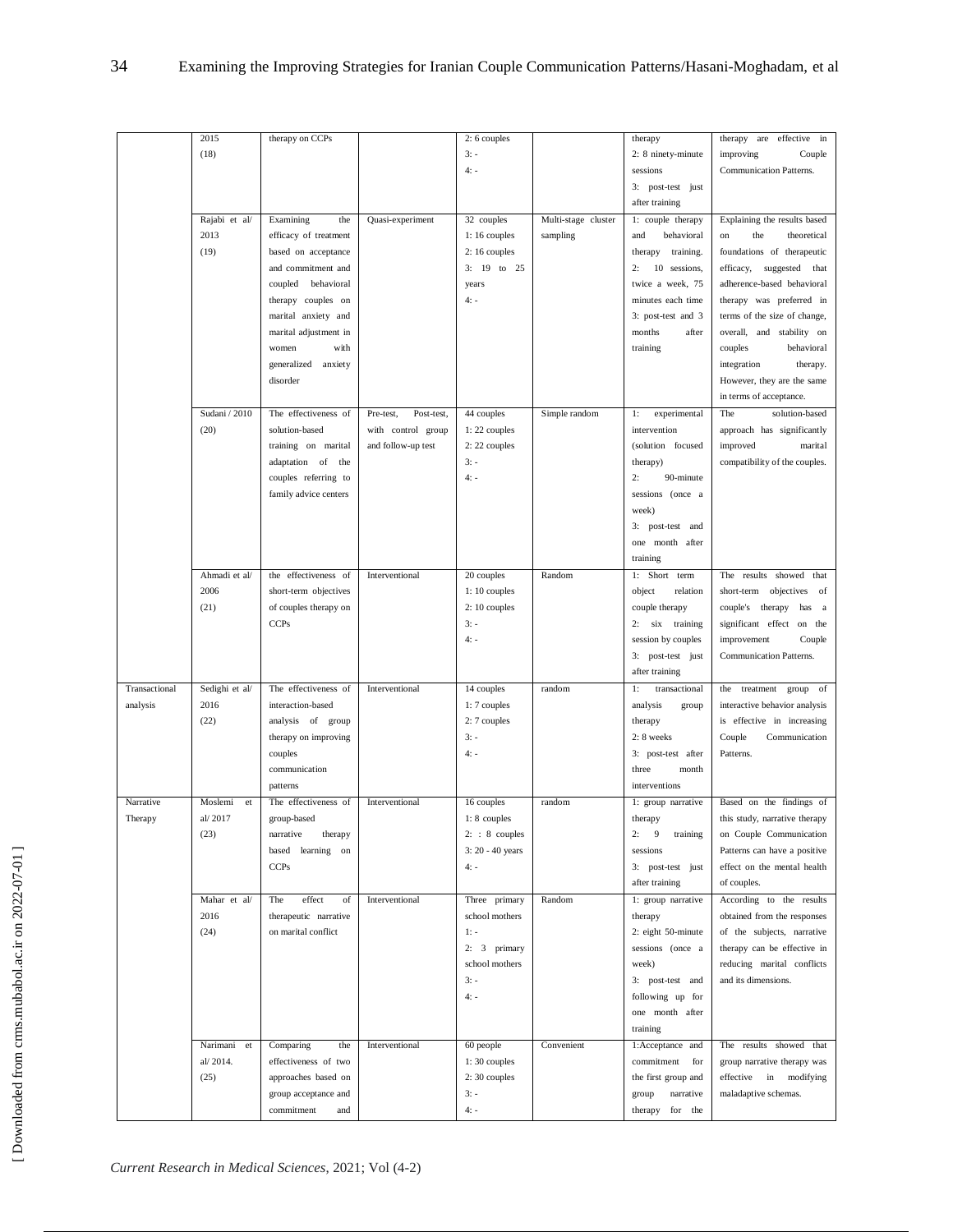|                |                 | therapy<br>group<br>on        |                  |                |            | second group              |                                  |
|----------------|-----------------|-------------------------------|------------------|----------------|------------|---------------------------|----------------------------------|
|                |                 | modifying<br>early            |                  |                |            | $2: -$                    |                                  |
|                |                 | maladaptive schemes           |                  |                |            | $3: -$                    |                                  |
|                |                 | clients<br>among              |                  |                |            |                           |                                  |
|                |                 | applying for divorce          |                  |                |            |                           |                                  |
| Family therapy | Shirzadi et al/ | Comparison of the             | Quasi-experiment | 48 couples     | Convenient | 1: Bowen family           | The results of this study        |
|                | 2018            | efficacy of Bowen             |                  | $1:24$ couples |            | therapy<br>for            | showed that Bowen and            |
|                | (26)            | and Minuchin Family           |                  | 2:24 couples   |            | training the first        | Minuchin's<br>emotional          |
|                |                 | Therapy on reducing           |                  | 3: 31 to 32    |            | group<br>and              | family therapy can be used       |
|                |                 | emotional<br>divorce          |                  | years          |            | Minuchin family           | to reduce emotional divorce      |
|                |                 | and improving the             |                  | $4: -$         |            | therapy for the           | and improve the quality of       |
|                |                 | quality of life of            |                  |                |            | second group              | life of couples.                 |
|                |                 | couples referring to          |                  |                |            | 2: eight 90-minute        |                                  |
|                |                 | health homes                  |                  |                |            | sessions                  |                                  |
|                |                 |                               |                  |                |            | 3: post-test and          |                                  |
|                |                 |                               |                  |                |            | three months after        |                                  |
|                |                 |                               |                  |                |            | training                  |                                  |
|                | Asadi et al/    | Examining the effect          | Quasi-experiment | 16 couples     | random     | 1 : Satir short term      | The<br>results<br>show<br>no     |
|                | 2010            | of short term family          |                  | 1:8 couples    |            | family therapy            | significant<br>difference        |
|                | (27)            | $^{\rm on}$<br>the<br>therapy |                  | 2: 8 couples   |            | $\sqrt{6}$<br>2:<br>group | between the experimental         |
|                |                 | relationship patterns         |                  | $3: -$         |            | consulting                | group and the control group      |
|                |                 | of couples                    |                  | $4: -$         |            | sessions by Satir         | in the mutual constructive       |
|                |                 |                               |                  |                |            | short term family         | communication patterns and       |
|                |                 |                               |                  |                |            | therapy                   | mutual avoidance in the          |
|                |                 |                               |                  |                |            | 3: post-test and 45       | post-mortem and follow-up        |
|                |                 |                               |                  |                |            | days after training       | stages. However, there were      |
|                |                 |                               |                  |                |            |                           | no significant differences in    |
|                |                 |                               |                  |                |            |                           | the relationship between         |
|                |                 |                               |                  |                |            |                           | expectancy and expected          |
|                |                 |                               |                  |                |            |                           | male / female resignation        |
|                |                 |                               |                  |                |            |                           | between the experimental         |
|                |                 |                               |                  |                |            |                           | and control group at post-       |
|                |                 |                               |                  |                |            |                           | mortem<br>and<br>follow-up       |
|                |                 |                               |                  |                |            |                           | stages.                          |
|                | Nazari et al/   | The effect of short           | Quasi-experiment | 12 couples     | random     | 1: Satir short term       | The results showed<br>that       |
|                | 2009            | term family therapy           |                  | 1:6 couples    |            | family therapy            | systematic<br>transient          |
|                | (28)            | on the intimacy of            |                  | 2: 6 couples   |            | 6<br>2:<br>group          | treatment can affect the         |
|                |                 | couples                       |                  | $3: -$         |            | consulting                | enhancement of couple's          |
|                |                 |                               |                  | $4: -$         |            | sessions                  | this<br>intimacy,<br>$_{\rm SO}$ |
|                |                 |                               |                  |                |            | 3: post-test and 45       | information can be used to       |
|                |                 |                               |                  |                |            | days after training       | increase<br>and<br>decrease      |
|                |                 |                               |                  |                |            |                           | couples'<br>intimacy<br>and      |
|                |                 |                               |                  |                |            |                           | enhance communicate.             |
|                |                 |                               |                  |                |            |                           |                                  |

## **Discussion**

Couples' communication programs (CCPs)-enhancing strategies include educational and therapeutic approaches. The educational strategies included training communication skills and training life skills, and the therapeutic strategies included couple therapy, narrative therapy, and family therapy. In this section, the interpretation of these strategies is examined.

## **Life and communication skills training**

Miller founded the CCP in the late 1960s for family studies (39). This training program was designed to strengthen couples' relationships and can increase the level of marital life balance leading to an increase in the long-term family members' psychological, emotional, and social well-being. Speaking skills, effective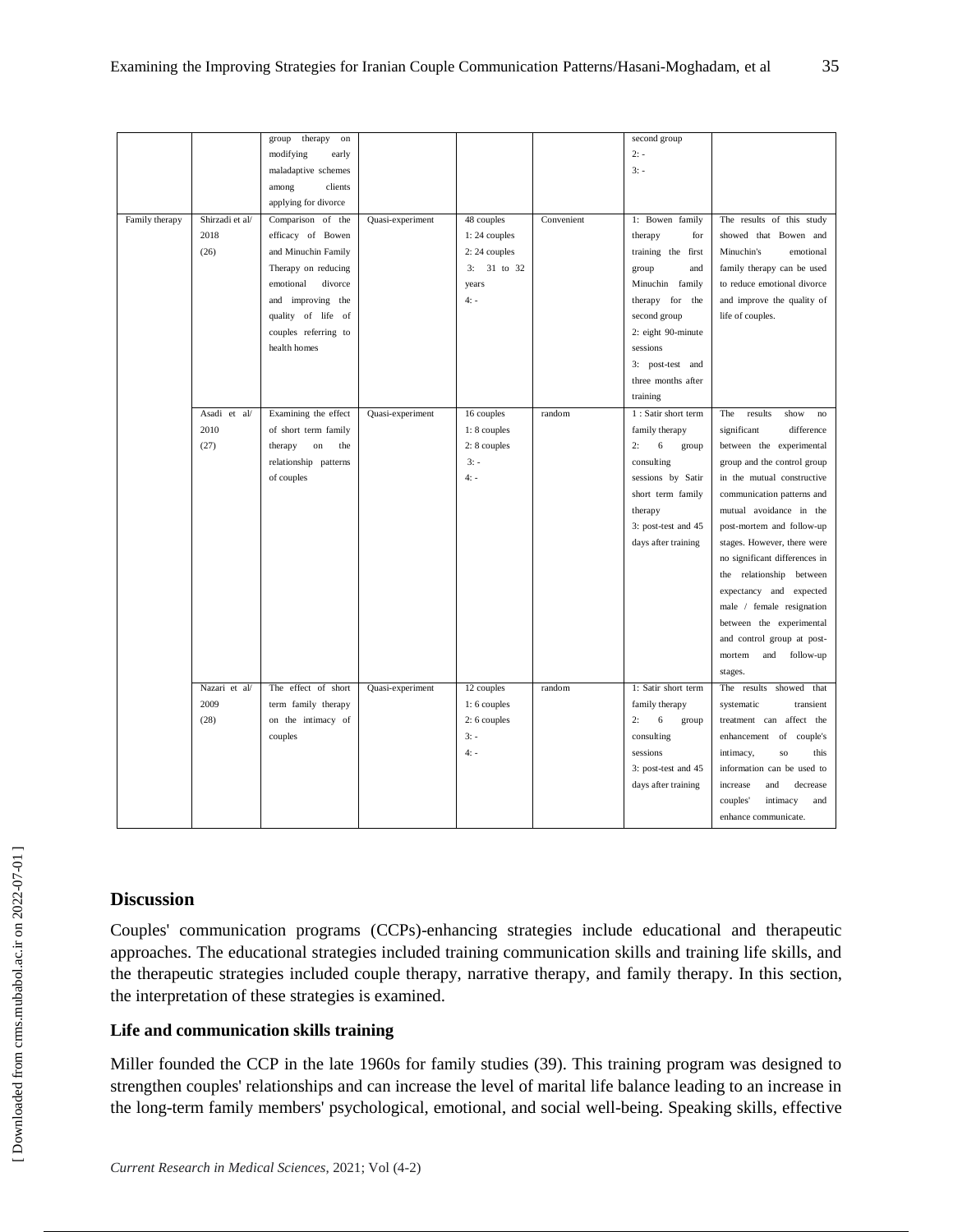listening skills, conflict resolution skills, and interpersonal relationships are the skills that are taught in this program (40). Training of the couples' relationship programs is effective to establish and maintain an open and healthy relationship, as well as to assist couples in explaining and defining their needs and desires, and obtain the ability to pay attention to others and inviting them to clarify their issues (41). The role of communication and its quality and effect has been confirmed by various studies (42). Improving and enhancing communications, problem-solving, self-disclosure, empathic responding skills, and sexual education and counseling through cognitive-behavioral techniques based on religion and culture in each community can be an effective step to enhance and strengthen family bonds, stability, intimacy, and marital satisfaction (43). Also, learning skills increased satisfaction, increased open communication, improved problem-solving skills, and increased empathy (44).

#### **Couple Therapy**

Couple therapy is an approach to solve problems and conflicts that a couple cannot manage and solve effectively. The purpose of couple therapy is to assist each couple to understand themselves better and their partners to decide how to change or continue to deal with the problem. In a study, the number of treatment sessions in couple therapy plus family therapy was significantly lower than couple therapy alone and couple therapy was more effective. According to the results of this study, it is recommended that all family members should be considered in couple therapy to reduce marital conflicts (45). Cognitivebehavioral therapy of couples increases marital adjustment of them. Using appropriate therapeutic methods, like cognitive-behavioral couple therapy, is effective in increasing compatibility between couples (29). Solution-focused (brief) therapy (SFBT) was developed by deShazer (46). According to this approach, using the principles of the solution-focused perspective and adopting a strong strategy against early divorce, one can overcome many marital problems (47). The therapist tries to look at the problem from the client's view to change the behavior with the same perception. However, despite the convergence of the solution-focused model with the explicit and scientific approach of strategic approaches, therapists emphasize collaborative efforts (between therapists and the clients) in building solution-focused narratives (48). Due to the increase in the divorce rate in the past two decades in Iran, solution-focused treatment can increase marital adjustment and prevent divorce by helping couples develop effective solutions and find exceptions in life (49). There are various approaches to educate and modify communication patterns, such as the emotion-focused couple therapy. In this model, it is assumed that the psychological and interpersonal status of the couples in their interactions is organized through the individual emotional experiences of each couple. The base of emotion-focused therapy is self-development and its purpose is to make a balance between treatment and self-development. In other words, training emotional management strategies can improve CCPs (50).

## **Narrative therapy**

In narrative therapy, people's problems are considered as issues resulting from the painful stories in their minds related to past events. In this therapy, the therapist examines how the life story of the individuals is analyzed by them and the main focus is on creating a new meaning in life (51). Life can be found in different ways from a new perspective. Rewriting life is the ultimate goal of the narrative therapy process, and life will be changed following the revision (52). Studies have shown that when the narratives of life are used as a way to understand couples' intimacy better, they increase individual potentials for developing intimate relationships. When one of the couples know the other, the story of the other increases the chance of further investing in intimate relationships with the other party. Expressing the story of couples' life can be a way for clinicians to improve their relationships (53). Encouraging couples to write their stories can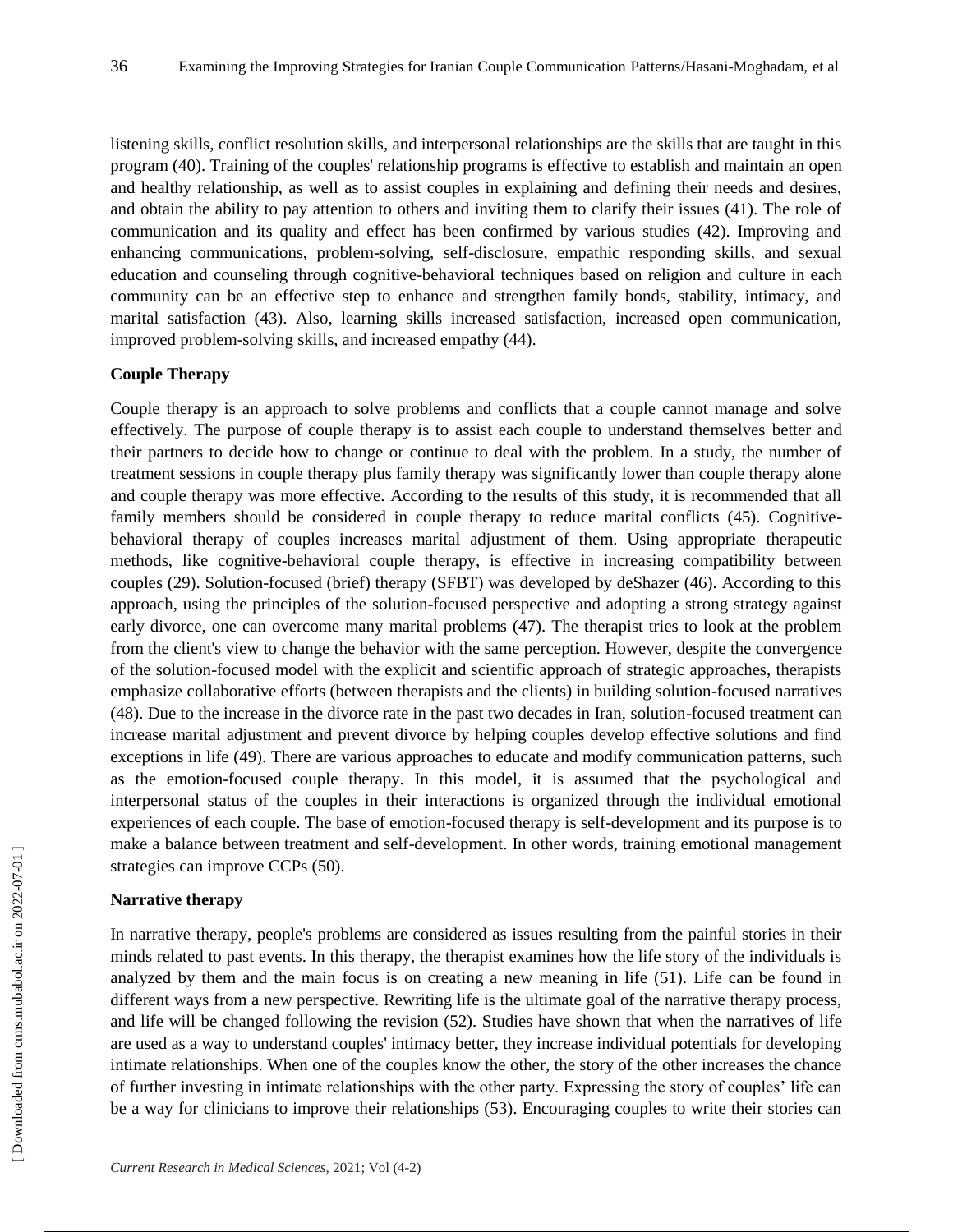inform them about the dominant culture of their stories and prepare couples to select, maintain, or change the meaning of their marital narrative. Also, understanding the language of the other party could help couples enhance marital relationships. Couples capable of expressing and coping with inefficient events of the past life, are more comfortable with the current life events. For instance, people who had a sense of security and trust in the past and pre-marital life had the same expectations in their current lives and reported marital satisfaction in their intimate relationships (54).

#### **Transactional analysis**

Relationship analysis is primarily used in marital relationships and social bonds. In these situations, relationship analysis can provide useful and compelling predictions and reviews. In relationship analysis, more attention is paid to human relationships, and it is believed that if people have a healthy, positive, and satisfying relationship with one another and replace it with destructive and negative relationships, they will be able to cope with their and others' psychological pressures and increase life enjoyment. Transactional analysis is one of the most effective psychological theories to solve problems in human relationships with the growing trend of happiness in people (55). Transactional analysis of communication skills can be used to increase intimacy and improve the marital relationship of women (56).

## **Family Therapy**

Family plays a very important role among the factors affecting the mental health of humans. The root of many of the psychological and behavioral abnormalities of humans lies in the family. However, many human signs of progress are due to the family (57). Solidarity and flexibility are two aspects of marital and family behavior as the base of understanding family and marital processes (58). According to the studies on family, family therapy is one of the methods to increase the flexibility of the family. Among family therapy approaches, the approach developed by Stair, as a successful family therapist, has had a great effect on families. Stair stresses the change instead of personality traits in the family patterns (57). He argues that in the family system, the communication factor is decisive. He also states the best way for communication in family and reports disruptive and ineffective communication as the main cause of family problems (59). Thus, in the process of treatment, Stair tries to help the family members to strengthen their self-esteem to make constructive decisions to be responsible; therefore, they can coordinate their behaviors to be able to communicate on a balanced and equitable base of communication  $(60-62)$ .

## **Conclusion**

Based on the results of studies, it can be concluded that communication and life skills are easier and less expensive therapeutic methods. Training such skills also can make couples enable learning how to deal with each other effectively and manage their conflicts; thus, they need less therapeutic approaches, such as couple therapy since these treatments are costly and time-consuming because they are presented through several sessions.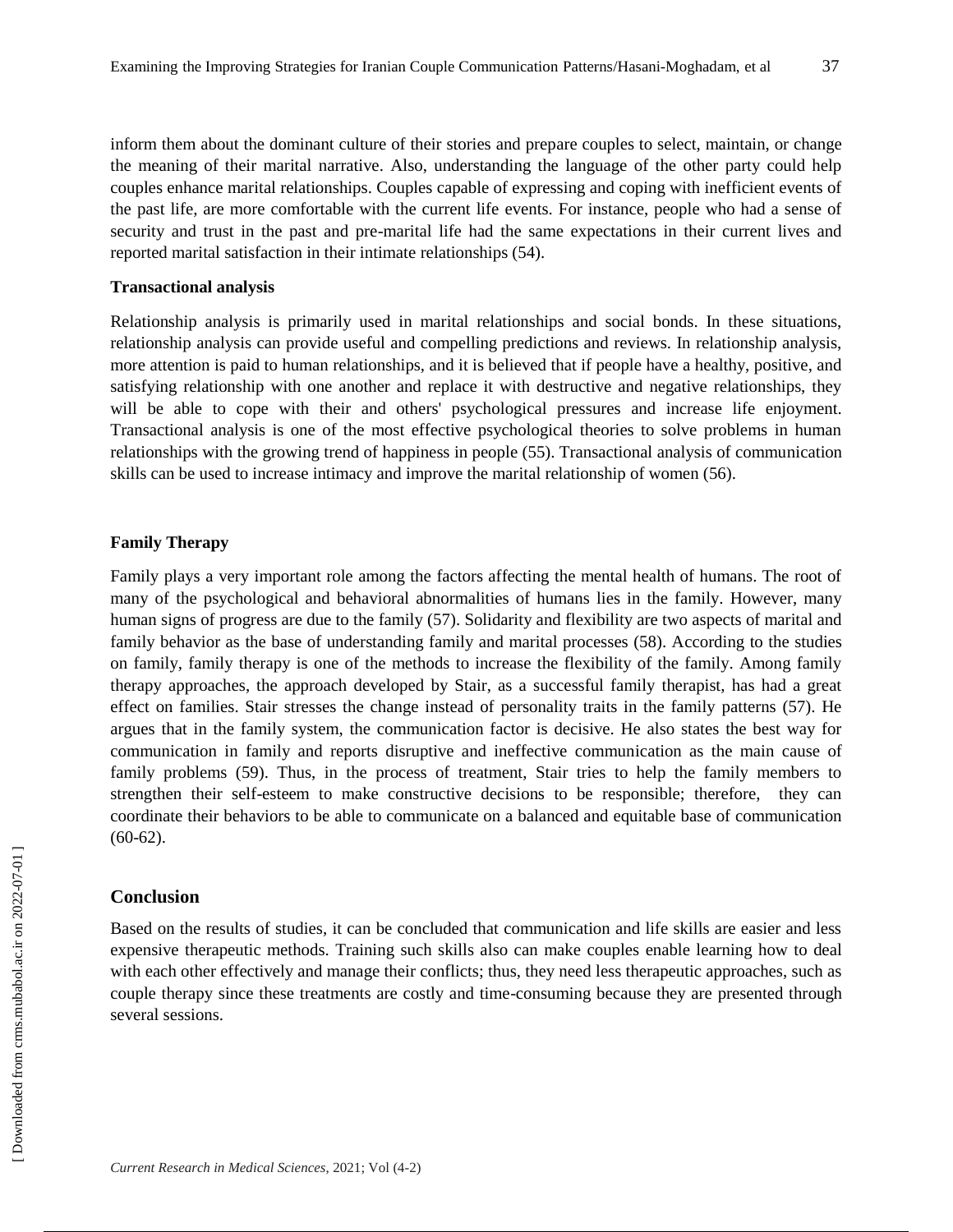## **Acknowledgement**

The current study was approved by (IR.MAZUMS.REC.1398.5102) the Student Research Committee of Mazandaran University of Medical Sciences. Hereby, we are grateful to the Student Research Committee of the Vice-President of Research and Technology and Sexual and Reproductive Health Research Center, Mazandaran University of Medical Sciences for funding the study.

## **ORCID iD**

| Jila Ganji       | https://orcid.org/0000-0003-2931-5113 |
|------------------|---------------------------------------|
| Hamid Sharif Nia | https://orcid.org/0000-0002-5570-3710 |
| Soghra Khani     | https://orcid.org/0000-0001-6958-8234 |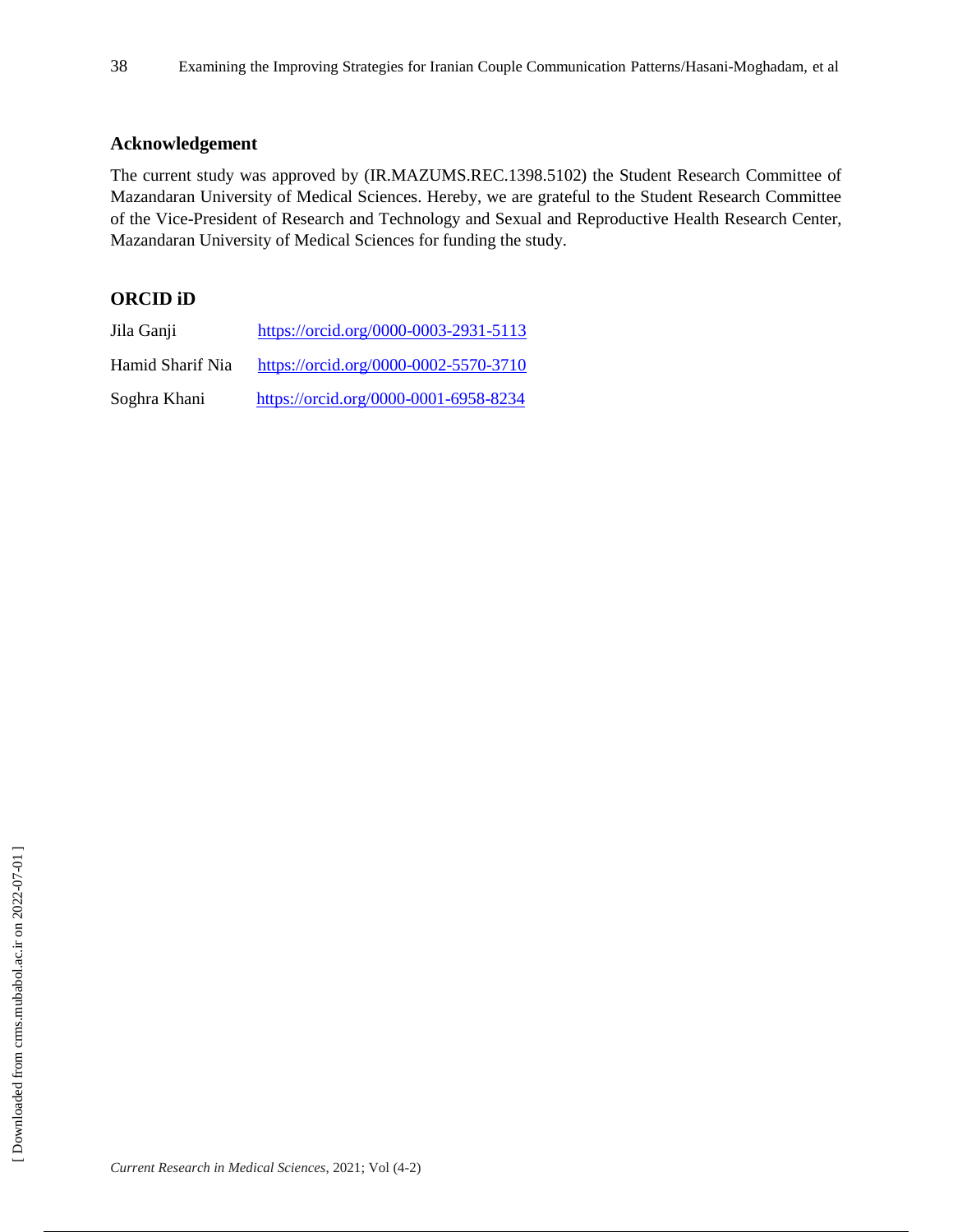#### **References**

1.Madathil J, Benshoff J. Importance of marital characteristics and marital satisfaction: A Comparison of Asian Indians in Arranged Marriages and Americans in Marriages of Choice. J Fam. 2008( 3): 222-30.

2.Kardan-Souraki M, Hamzeh Gardeshi Z, Asadpour I, Mohammadpour RA, Khani S. A Review of Marital Intimacy-Enhancing Interventions among Married Individuals. Global Journal of Health Science. 2016;8(8).

3.Hasani-Moghadam S, Sharif Nia H, Aarabi M, khani S. Factors Associated with Iranian Couple's Communication Patterns: A Scoping Review. J Mazandaran Univ Med Sci. 2019; 29 (177):222-39. [Persian].

4.Afzali M, Khani S, Hamzegardeshi Z, Elyasi F, AliMohammadpour R. Reviewing Female Sexual Satisfaction Predictors: A Narrative Review.Transylvanian Review. 2017; 17(19).

5.Siffert A, Schwarz B. Spouses' demand and with drawal during marital conflict in relation to well-being. J Soc Pers Relat. 2011; 28(2): 262-277.

6.Zarei E. Relationships Between Spiritual Quotient and Marital Satisfaction Level of Men, Women and Couples Referred to Consultancy Centers of Bandar Abbas. Iran J Psy Behav Sci. 2013;7(1):45-51. [Persian].

7.Deylami N. Improving the communication patterns of Iranian couples through Gotman's therapeutic-educational intervention. International Conference on the Culture of Psychological Trauma and Education. 2017;1.

8.Kimiaee S. The Effectiveness of Marital Counseling Based on the Practical Application Pattern of Intimate Relationship (PAIRS) on Family Performance Improvement in Couples with Marital Conflict. J Counsel Psycho Fam. 2015.

9.Amini khooee N, Delavar A, Nuranipur R. Comparison of the effectiveness of two approaches to life skills training Imagotropy on improving communication patterns of young couples in Bushehr. J Consel Res. 2014; 13(50):55- 78. [Persian].

10.Abbasi M, Gholamali Lavasani M. The Effectiveness of Group Learning The Practical Application of friendly Communication Skills on Communication Patterns on Couples in the Brink of Marriage. J Counsel Psycho Fam. 2014; 4(2):228-46. [Persian].

11.Gholam zadeh M, Shafiabadi A. The Effectiveness of Communication Skills Training on Affective Affiliation and Couples' Relationships. J Thought behav. 2009;3(11):35-44. [Persian].

12.Khojastehmehr R, Attari Y, Shiralinia h. The Effect of Teaching Communication Skills on Communication Patterns and Positive Emotions in Couples in Ahvaz. J Counsel Res. 2008; 7(27): 81-96. [Persian].

13.Yoosefi F. Relationship between Emotional Intelligence and Communication Skills in University Students. Iran J Psy. 2006;3(9):5-13. [Persian].

14.Hosein chari M. Do Shy People Lack Communication Skills? Iran J Psy. 2006;3(10).

15.Rony Berger M. Preventive Approaches in Couples Therapy. Publish location: New York.1999.

16.Aryanfar N. Comparison of the Effectiveness of Integrated and Thrilling Couples Therapy on Marital Intimacy of Couples Affected by Spouse's betrayal. J Counsel Res. 2016;15(59):9-36. [Persian].

17.Behrad Far R, Bahrami F, Abedi M R, Etemadi O and et al. Comparative study of the efficacy of emotionalcouple therapy therapy and narrative therapy couple on marital quality and emotional, cognitive and behavioral disturbances of couples. J Fam psychol. 2016;3(1):3-16. [Persian].

18.Shahadat maleki M. The Effect of Cognitive-Behavioral Couple Therapy on Couples Communication Patterns. . Int Conf Psychol Cult Life. 2015. [Persian].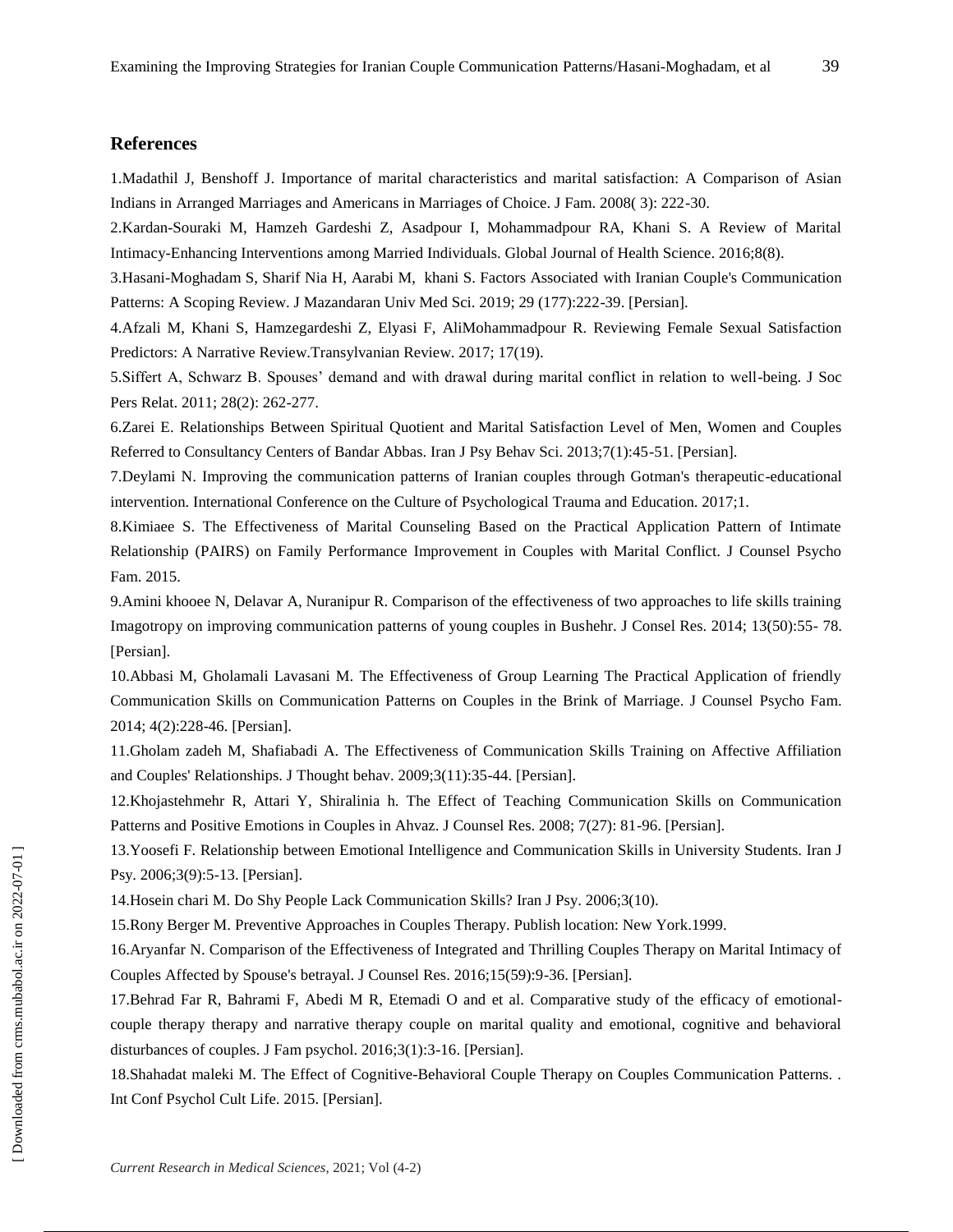19.Rajabi Gh, Khojaste Mehr R, Beyrami M.The study of the efficacy of acceptance based behavior therapy and integrative behavioral couple therapy on women with distressed couples and general anxiety disorder. J Behav Sci Res. 2013;11(6):600-19. [Persian].

20.Sudani M. The Effectiveness of Solution-Based Approach Training on Marital Adjustment of Couples Referring to Family Advice Centers. J Counsel Psycho Cult. 2010;1(2):71-97.

21.Ahmadi Z, Fatehizadeh M.The Effect of Couple Therapy of the Relationship of Short-Term Object on Improving Couple Communication Patterns. J Fam Stud. 2006;2(6):106- 170.

22.Sedighi S, Makvand Hoseini SH, Qanbari Hashem Abadi B A. The Effectiveness of Group Therapy Using Transactional Analysis (TA) on Couples' Communication Patterns. J Integr Psychol Behav Sci. 2015; 17(3): 36-44. [Persian].

23.Moslemi M, Shabani Z. The effectiveness of education training based on group narrative therapy on communicational patterns of students couples. Integr Psychol Behav Sci. 2017; 18 (2):51-60.

24.Mahar Z, Zahrakar K. The Effect of Therapeutic Narrative on Marital Conflict in Women.Third International Conference on Recent Innovations in Psychology. J Counsel Behav Sci. 2016.

25.Narimani M A, Border MJ, Baktay M. Comparison of the effectiveness of two approaches based on group acceptance and commitment teaching and narrative therapy on modifying early maladaptive schemas in divorce applicants. J Fam counsel psychot. 2014;4(1):28-1.

26.Shirzadi SH, Dokanei fard F. Comparison of the effectiveness of Buen and Minochin family therapy on reducing emotional divorce and improving the quality of life of couples referring to health care homes. J Res Educ Manag. 2019;9(3): 26-40. [Persian].

27.Asadi M, Nazari A M, Sanai B. The Effectiveness of Satir Brief FamilyTherapy on the Couple Communication Patterns. J Res Psychol Health Inst Huma Cult Stud. 2009;3(1): 66-76. [Persian].

28.Nazari M A, Shahini A. The Effect of Short-Term Family Therapy on Intimate Couples. J Wom fam stud. 2009;2(15):109- 29. [Persian].

29.Shayan A, Garousian M, Babakhani N, Faradmal J, Masoumi S Z. The Effect of Cognitive Behavioral Therapy on Marital Quality among Women. Int J Fertil Steril. 2018;12(2):99-105.

30.Tavakkoli M, Rafiee Ofosi H. Couples Therapy. Third National Conference on Humanities Science Iran. 2017.

31.Susan M. Johnson JH, Leslie Greenberg , Dwavne Schindler. Emotionally Focused Couples Therapy: Status and Challenges. 1999;6(1):67-79.

32.Michael P. Nichols CoW, Mary Richard C. Schwartz. . Family Therapy: Concepts and Methods, 4th Edition. . The Family Institute at Northwestern University 2004.

33.Cheung S. Strategic and solution-focused couples therapy. Handbook of couples therapy. 2005; Jan 21:194-210.

34.Baucom, D.H, Snyder, D.K, Grodon, K C. Helping Couples Get Past the Affair: A Clinician's Guide (1st Edition). 2009.

35.Baucom, D.H, Snyder, D.K, Grodon, K C. Forgiveness in couples: Divorce, affairs, and couples therapy, in Handbook of forgiveness, E. Worthington, Editor. Routledge: New York. 2005; 407- 421.

36.Tabrizi M, Dibaeian Sh, Kardani M, Jafari F, Asadi E. Descriptive culture of family and family therapy. Fararvan Publisher.2012.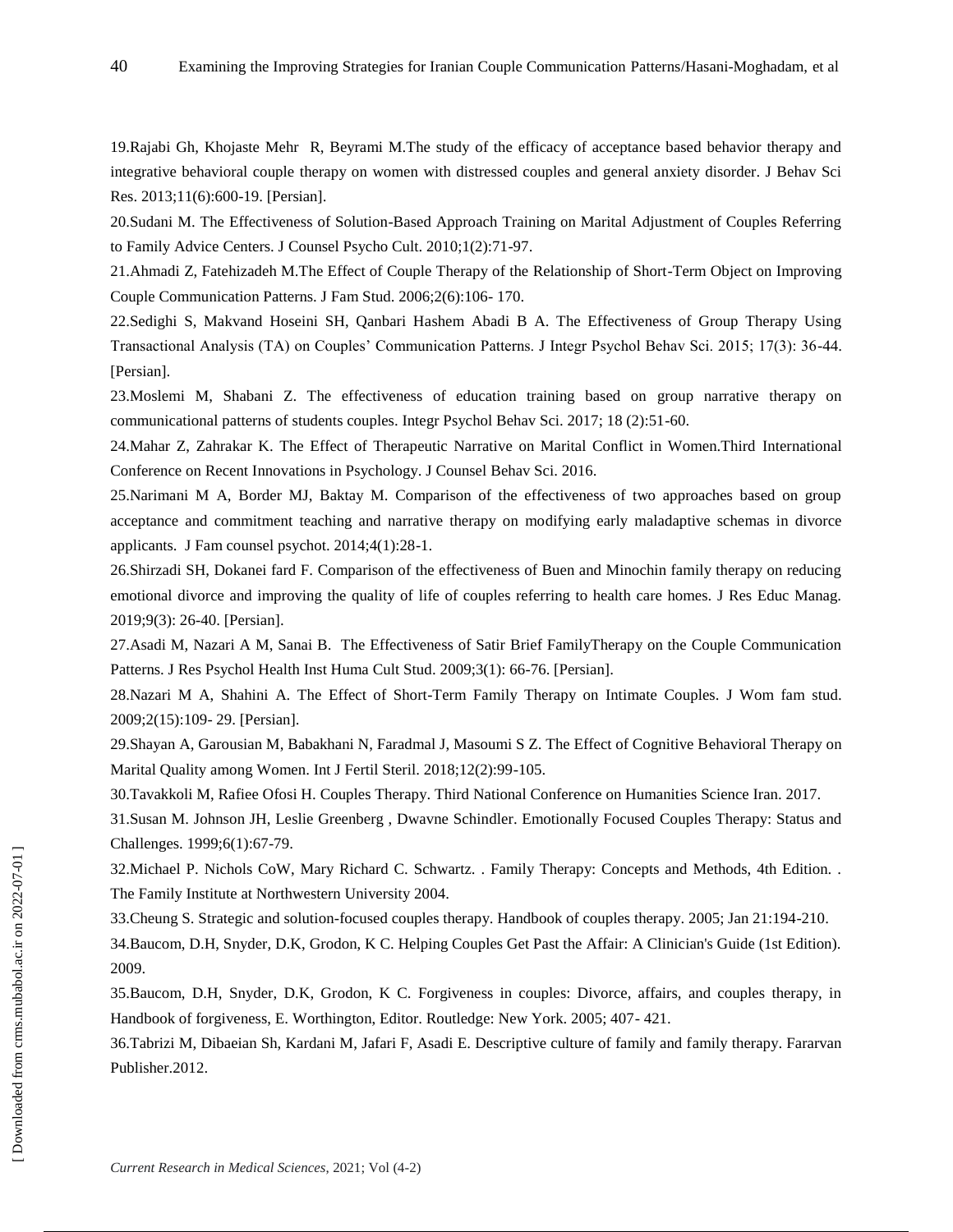37.Booth L. Observations and reflections of communication in health care- could transactional analysis be used as an effective approach. Journal of radiography. 20007; 135-141.

38.Ohlsson T. Scientific evidence base for transactional analysis in the year 2010 Annex 1–the Big List: References to Transactional Analysis research 1963-2010. Int J Transactional Analysis Res and Pract. 2010; 31; 1(1).

39.Khoshkam S, Seyed Ahmadi S A, Abedi MR. Effect of Communication Education on Couples' Relationships in Isfahan. Counseling research (new and consulting research). 2007; 6(24): 123-136. [Persian].

40.Howard J, Markman HJ, Halford WK. International Perspectives on Couple Relationship Education. Family Process. 2005; 44 (2), 139-146.

41.Bray, James H. Family Assessment: Current Issues in Evaluating Families. Family Relations. 1995; 44(4): 77- 469.

42.Robyn P. Recent progress in marriage and relationship education in Australia Recent progress in marriage and relationship education in Australia. 2007;(3).

43.Marie Lundblad KH. Couples therapy: effectiveness of treatment andlong-term follow-up. J Fam Ther. 2006;28:136-52.

44.Riesch SK, Chanchong W. Communication approaches to parent-child conflict: Young adolescence to young adult. . J pedl Nurs. 2003;18(4):244-56.

45.Farah Bakhsh K. Comparison of the effectiveness of couple therapy alone and couple therapy with the main families in reducing marital conflicts. J Cult and Coun. 2010; 1(1): 133-152.[Persian].

46.De Shazer S. Words were originally magic. WW Norton and Co; 1994.

47.Walter JL, Peller JE. Rethinking our assumptions: Assuming anew in a postmodern world. In Handbook of solution-focused brief therapy. Edited by Miller SD, Hubble MA, Duncan BL. San Francisco: Jossey-Bass, 1996, 9- 26.

48.Rusbult CE. A longitudinal test of the investment model: The development (and deterioration) of satisfaction and commitment in heterosexual involvements. J Pers Soc Psychol. 1983; 45(1): 101-117.

49.Davoudi Z. Etemadi O, Bahrami F, Shahsiah M. The effect of brief solution-focused couple therapy approach on couples' maritaladjustment in men and women prone to divorce in 2010-2011 in Isfahan. J Fun Ment Health. 2012; 14, 3(55):9-190. [Persian].

50.Javidi N. The Effectiveness of training of emotion management strategies According to emotional focused couples therapy (EFT) to increase couples sexual satisfaction and improve family function and couples communication patterns. [MSC Thesis]. Tehran, Iran: University of science and culture 2012. [Persian].

51.Blanton Vandergriff-Avery PWM. Marital therapy and Marital: Constructing Narratives of Sharing relational and positional power. J Contemp Fam Ther. 2001; 23(3):295-308.

52.Brimhall AS, Gardner BC, Henline BH. Enhancing narrative couple therapy process with an enactment Scaffolding. J Contemp Fam Ther. 2003; 25(4): 391-414.

53.Skerrett K. :Good Enough Stories: Helping Couples Invest in One Another's Growth. J Fam Process. 2010; 49:503–516.

54.Wamboldt FS, Steinglass P, Kaplan DA. Coping Within Couples: Adjustment Two Years after Forced Geographic Relocation. J Fam Process 1991; 30: 347–361.